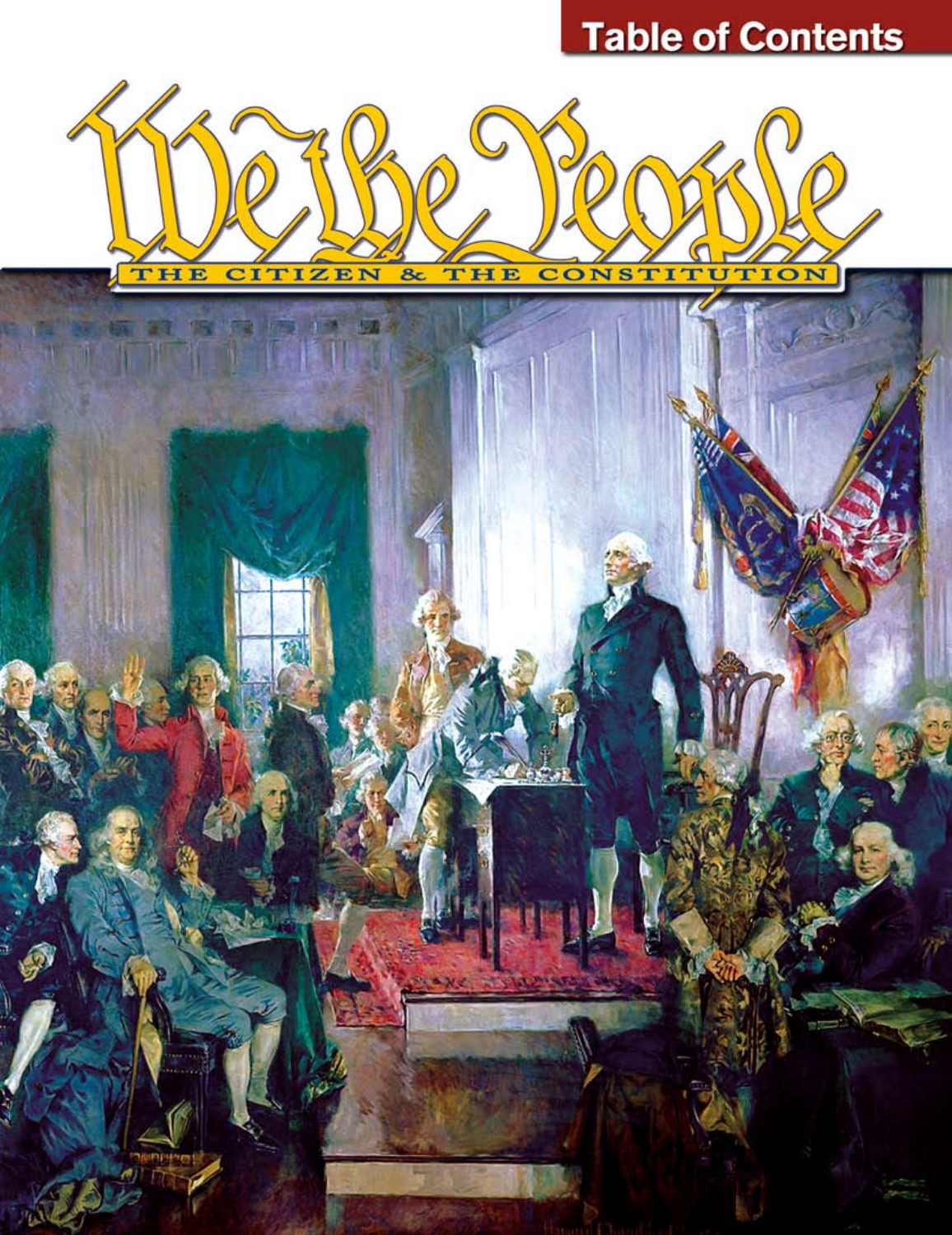## **TABLE OF CONTENTS**

- vi Acknowledgments
- xi Preface
- An Introduction to the Study of the Constitution xiii

| <b>UNIT ONE</b>  | 1  | WHAT ARE THE PHILOSOPHICAL AND HISTORICAL<br><b>FOUNDATIONS OF THE AMERICAN POLITICAL SYSTEM?</b>      |
|------------------|----|--------------------------------------------------------------------------------------------------------|
| <b>LESSON1</b>   | 3  | What Did the Founders Think about<br><b>Constitutional Government?</b>                                 |
| <b>LESSON 2</b>  | 11 | What Ideas about Civic Life Informed<br>the Founding Generation?                                       |
| <b>LESSON3</b>   | 19 | What Historical Developments Influenced<br>Modern Ideas of Individual Rights?                          |
| <b>LESSON 4</b>  | 27 | What Were the British Origins<br>of American Constitutionalism?                                        |
| <b>LESSON 5</b>  | 35 | What Basic Ideas about Rights and Constitutional<br><b>Government Did Colonial Americans Hold?</b>     |
| <b>LESSON 6</b>  | 43 | Why Did American Colonists Want to Free<br>Themselves from Great Britain?                              |
| <b>LESSON7</b>   | 49 | What Basic Ideas about Government and<br><b>Rights Did the State Constitutions Include?</b>            |
|                  |    |                                                                                                        |
| <b>UNIT TWO</b>  | 57 | <b>HOW DID THE FRAMERS</b><br><b>CREATE THE CONSTITUTION?</b>                                          |
| <b>LESSON 8</b>  | 59 | What We re the Articles of Confederation, and<br>Why Did Some Founders Want to Change Them?            |
| <b>LESSON 9</b>  | 67 | How Was the Philadelphia<br><b>Convention Organized?</b>                                               |
| <b>LESSON 10</b> | 73 | Why Was Representation a Major Issue<br>at the Philadelphia Convention?                                |
| <b>LESSON 11</b> | 79 | What Questions Did the Framers Consider in Designing<br>the Three Branches of the National Government? |
| <b>LESSON 12</b> | 85 | How Did the Delegates Distribute Powers<br>between National and State Governments?                     |
| <b>LESSON 13</b> | 91 | What Was the Anti-Federalist Position<br>in the Debate about Ratification?                             |
| <b>LESSON 14</b> | 97 | What Was the Federalist Position<br>in the Debate about Ratification?                                  |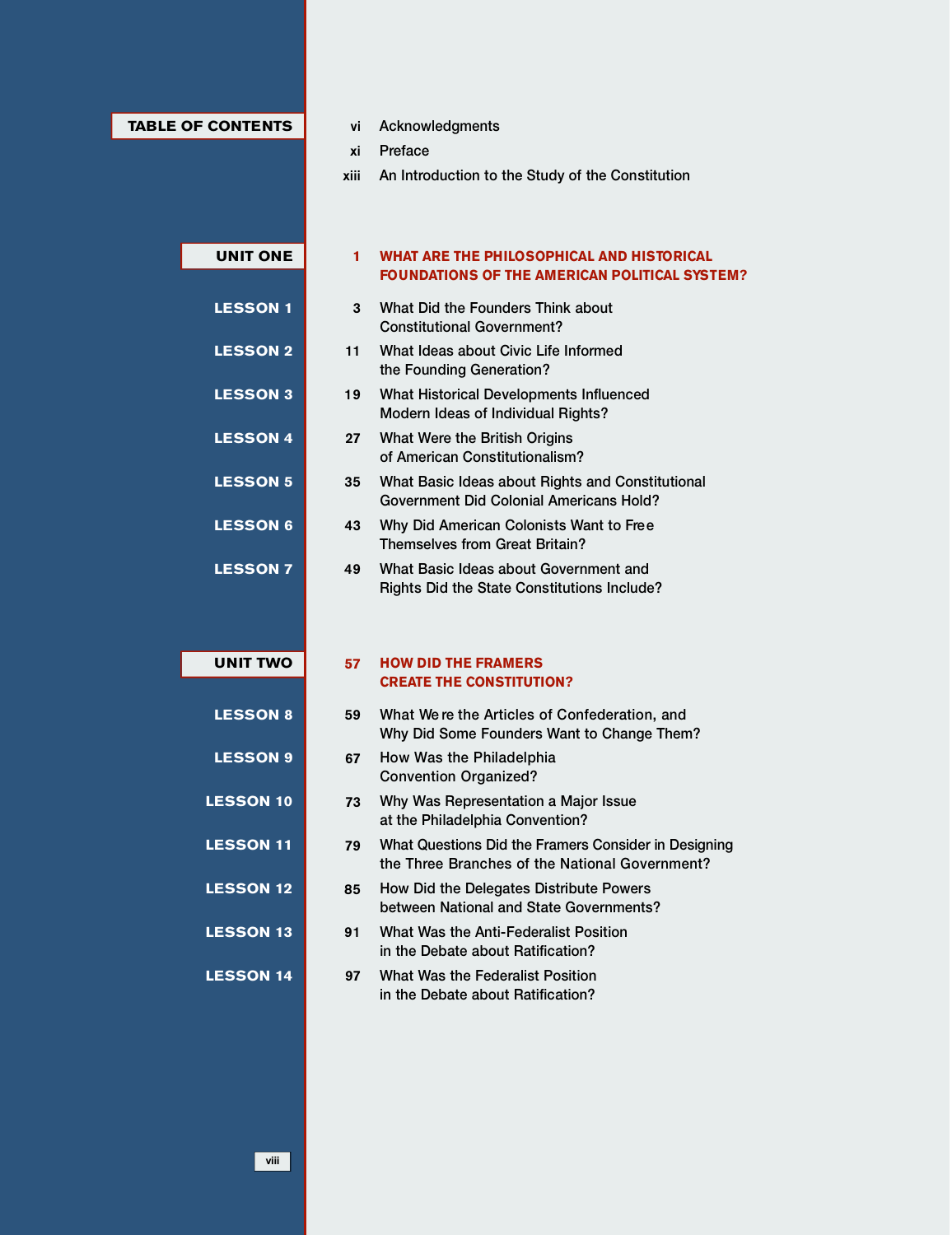| <b>LESSON 15</b> |
|------------------|
| <b>LESSON 16</b> |
| <b>LESSON 17</b> |
| <b>LESSON 18</b> |
| <b>LESSON 19</b> |
| <b>LESSON 20</b> |
|                  |
|                  |
|                  |

**UNIT THREE**

#### **HOW HAS THE CONSTITUTION BEEN CHANGED TO FURTHER THE IDEALS CONTAINED IN THE DECLARATION OF INDEPENDENCE? 103**

- How Have Amendments and Judicial Review Changed the Constitution? 105
- What Is the Role of Political Parties in the Constitutional System? 111
- How Did the Civil War Test and Transform the American Constitutional System? 117
- How Has the Due Process Clause of the Fourteenth Amendment Changed the Constitution? 123
- How Has the Equal Protection Clause of the Fourteenth Amendment Changed the Constitution? 129
- How Has the Right to Vote Been Expanded since the Adoption of the Constitution? 135

### **UNIT FOUR**

**LESSON 21**

**LESSON 22**

**LESSON 23**

**LESSON 24**

**LESSON 25**

**LESSON 26**

#### **HOW HAVE THE VALUES AND PRINCIPLES EMBODIED IN THE CONSTITUTION SHAPED AMERICAN INSTITUTIONS AND PRACTICES? 141**

- What Is the Role of Congress in American 143 Constitutional Democracy?
- How Does Congress Perform Its Functions in the American Constitutional System? 151
- What Is the Role of the President in the American Constitutional System? 161
- How Are National Laws Administered in the American Constitutional System? 171
- What Is the Role of the Supreme Court in the American Constitutional System? 177
- How Does American Federalism Work? 183